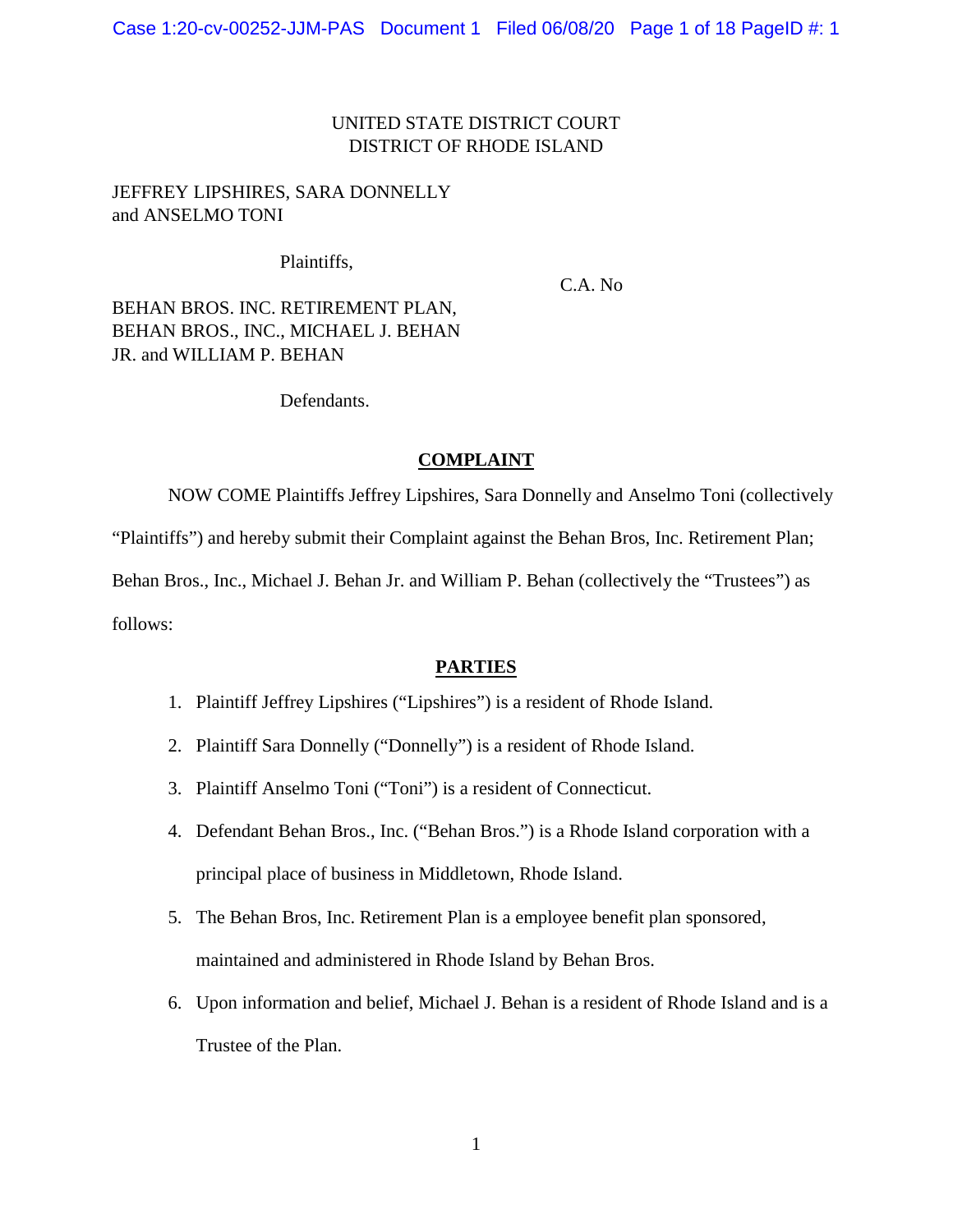7. Upon information and belief, William P. Behan is a resident of Rhode Island and is a Trustee of the Plan.

#### **JURISDICTION**

- 8. Federal question jurisdiction based upon 28 U.S.C. §1331 exists because Plaintiffs' claims arise under the Employee Retirement Income Security Act of 1974 ("ERISA"), 29 U.S.C. §§1001 et seq.
- 9. As an employee benefit plan sponsored, maintained and administered within the State of Rhode Island, the Plan is subject to the personal jurisdiction of this Court.
- 10. Behan Bros. is a Rhode Island corporation with a principal place of business in Rhode Island and is subject to the jurisdiction of this Court.
- 11. Upon information and belief, Michael Behan is a resident of Rhode Island and is subject to the jurisdiction of this Court.
- 12. Upon information and belief, William Behan as a resident of Rhode Island is subject to the jurisdiction of this Court.

### **FACTS**

- 13. The Plan is an employee benefit plan as that term is defined by ERISA, 29 U.S.C. §§1001 et seq.
- 14. The Plan is a 401k profit sharing plan for eligible employees of Behan Bros.
- 15. Behan Bros. is a construction company located in Middletown, Rhode Island and is the named Plan Administrator for the Plan.
- 16. Plaintiffs are former employees of Behan Brothers and are participants in the Plan.
- 17. The Plan's assets are pooled together in a trust fund (the "Trust Fund") held by the Plan.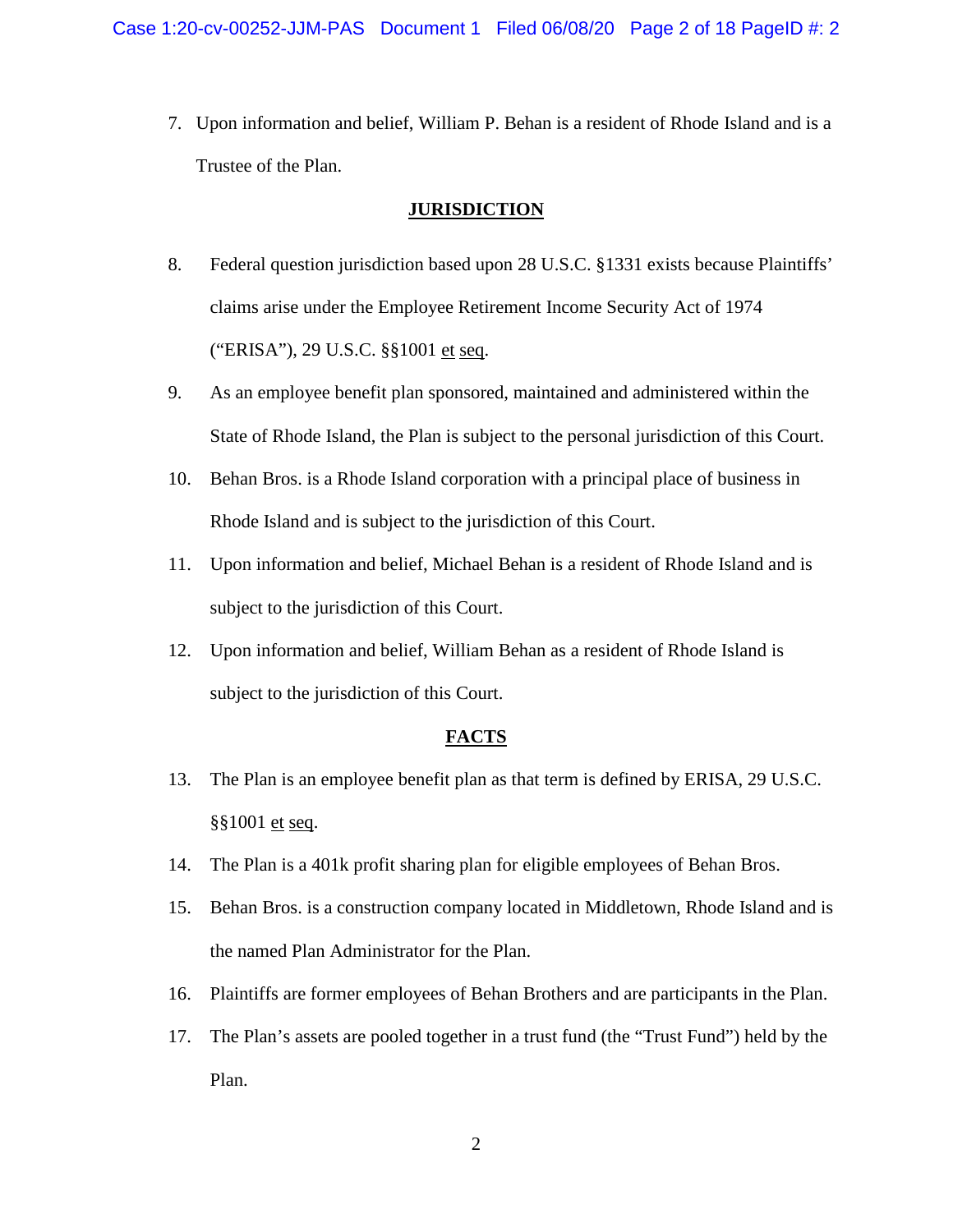- 18. Michael Behan and William Behan are the named Trustees of the Trust Fund.
- 19. The Trustees are also participants in the Plan.
- 20. Upon information and belief, at least seven members of the Behan family are participants in the Plan.
- 21. Investment of the pooled assets in the Trust Fund is managed by Washington Trust Bank. The Plan does not provide for participant direction of investments.
- 22. Pursuant to the terms of the Plan, each participant's 401k account is the balance of that participant's interest in the pooled Trust Fund.
- 23. Abacus Benefits Consultants, Inc. ("Abacus") is a third party administrator of the Plan.
- 24. The Summary Plan Description ("SPD") provides: "You are entitled to receive a Distribution from your Account after you terminate employment." A true and accurate copy of the SPD is attached hereto as **EXHIBIT A**.
- 25. The SPD further provides:

Distribution for Reasons Other Than Death If you become entitled to receive your benefit for any reason other than death your Account will be distributed in a lump sum payment. This is your normal form of payment. Payment of your vested account may start. Distributions may be made at the Participant's election as soon as administratively feasible after the Participant has incurred a 1-Year Break In Service.

- 26. The SPD provides that Accounts are valued as of the last day of the Plan Year.
- 27. Pursuant to the terms of the Plan, the last day of the Plan Year is December 31. A true and accurate copy of the Plan is attached as **EXHIBIT B**.
- 28. The SPD provides that:

The Plan Administrator may, in its sole discretion, declare a special Valuation Date for that portion of the Plan that is not daily-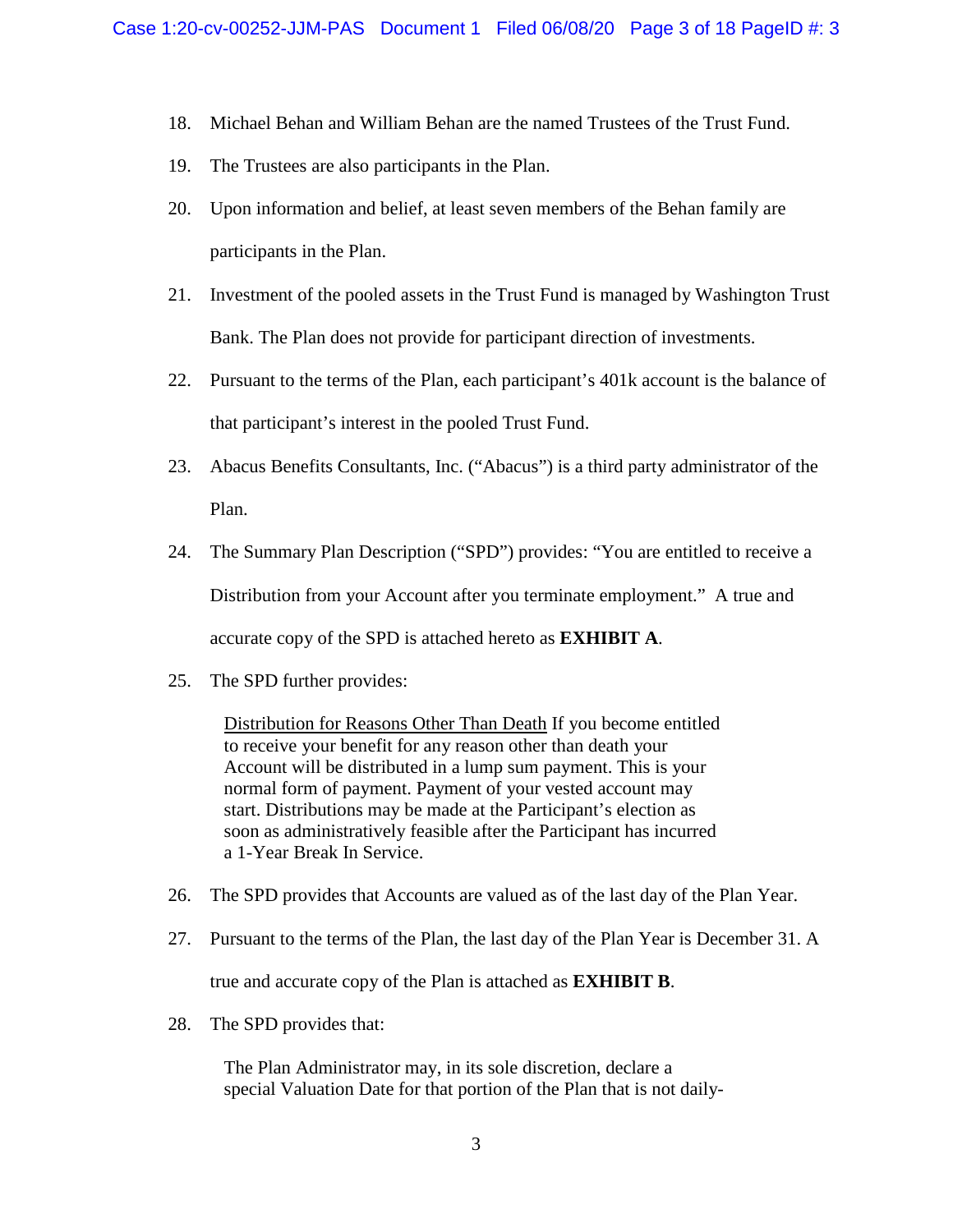valued in extraordinary situations to protect the interests of Participants in the Plan or the Participant receiving the distribution. Such extraordinary circumstances include a significant change in economic conditions or Market Value of the Trust Fund.

- 29. In May 25, 2018, Lipshires ceased employment with Behan Bros.
- 30. On August 15, 2018, Toni ceased employment with Behan Bros.
- 31. On September 7, 2018, Donnelly ceased employment with Behan Bros.
- 32. On May 25, 2019, Lipshires reached his 1-Year Break in Service. Pursuant to the terms of the Plan, as of May 2019, Lipshires could have requested a lump sum distribution of his 401k account, which would have been valued as of December 31, 2018.
- 33. On or about August 15, 2019, Toni reached his 1-Year Break in Service. Pursuant to the terms of the Plan, as of August 15, 2019, Toni could have requested a lump sum distribution of his 401k account, which would have been valued as of as of December 31, 2018.
- 34. On or about September 7, 2019, Donnelly reached her 1-Year Break in Service. Pursuant to the terms of the Plan, as of September 2019, Donnelly could have requested a lump sum distribution of her 401k account, which would have been valued as of as of December 31, 2018.
- 35. In or about February 28, 2019, Lipshires contacted John Pursche of Behan Bros. ("Pursche") about rolling over the balance of his 401k account. He inquired about how the termination balance would be computed. A true and accurate copy of Lipshires' February 28, 2019 email is attached as **EXHIBIT C.**
- 36. In the Administrative Information section of the SPD, Pursche is named as the email contact for the Plan Administrator, Behan Bros.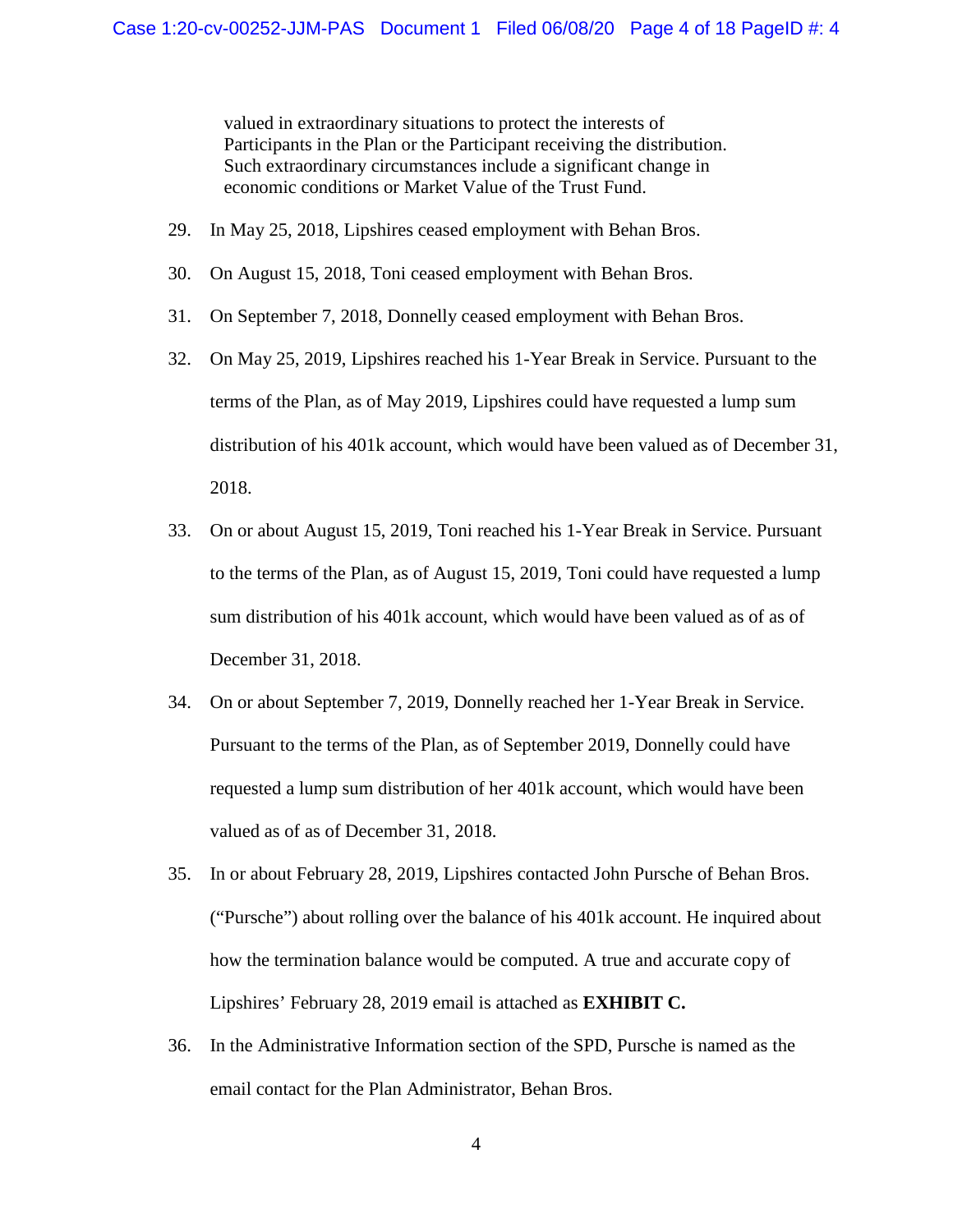- 37. Pursche responded on March 9, 2019 by providing to Lipshires a statement of his 401k account as of December 31, 2018. A true and accurate copy of John Pursche's March 9, 2019 email is attached as **EXHIBIT D**.
- 38. Purshe advised Lipshires that:

Your 1-year Break in Service will be in May of 2019 and at that time based on the plan documents you can receive your distribution from the 401k Plan *based on the annual valuation statement of 12/31/2018*. This is how *all distributions* have been handled for *all participants* that have terminated employment. [Emphasis added].

- 39. Pursche further advised Lipshires that "If the market is up from 12/31/2018 you also have an option to keep the funds in the Plan and take your distribution at a later date."
- 40. Lipshires responded by email dated March 11, 2019. He specifically inquired about the possibility of a special valuation. Lipshires noted that the stock market in March 2019 had been as high as 15% above the December 31, 2018 value and that such market volatility that would support a special valuation to reflect increased values in the 401k accounts. A true and accurate copy of Lipshires' March 11, 2019 email is attached as **EXHIBIT E**.
- 41. Pursche represented to Lipshires that a special valuation could not be issued under the terms of the Plan.
- 42. Absent a special valuation, pursuant to the terms of the Plan, the next valuation date for the 401k accounts would have been December 31, 2019.
- 43. In reliance on the Plan's representations about the special valuation, Plaintiffs elected not to take their 401k account distributions at that time and to wait until the December 31, 2019 valuation.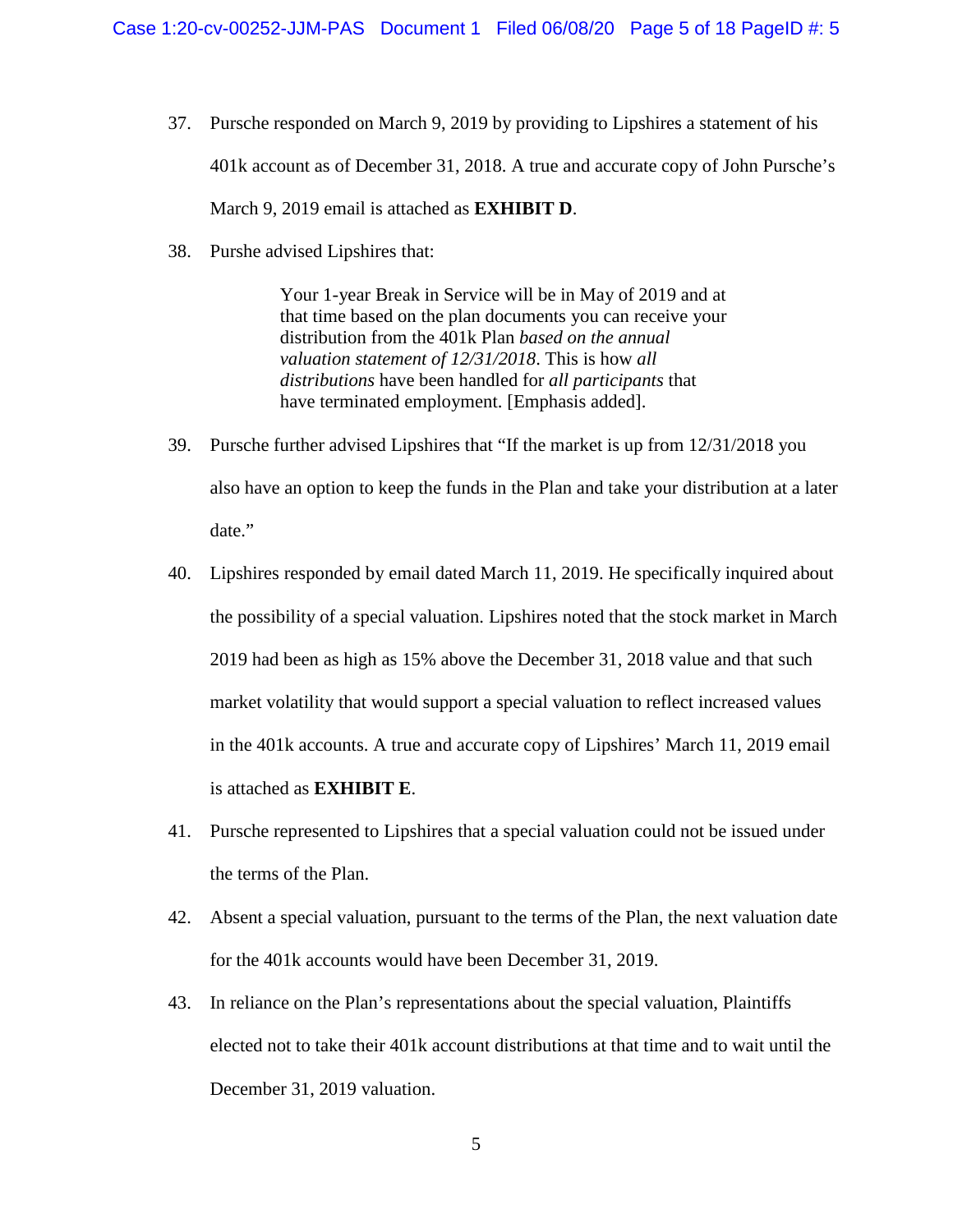- 44. On or about January 3, 2020, Lipshires promptly emailed Pursche and requested that Plaintiffs' 401k account balances be transferred to their current 401k plans. A true and accurate copy of the January 3, 2020 email from Lipshires to Pursche is attached as **EXHIBIT F**.
- 45. Pursche responded in pertinent part:

As soon as the year end valuation and statements are prepared by Abacus, I will forward the paperwork and the statements. This hopefully will be done by mid-March. I will forward the paper work to each individual and then they can complete the paperwork and return to me.

A true and accurate copy of Pursche's January 3, 2020 email to Lipshires is

attached as **EXHIBIT G**.

- 46. Pursuant to the terms of the Plan, the valuation date for Plaintiffs' 401k accounts as of January 2020 would have been be the last day of the Plan Year, or December 31, 2019.
- 47. On March 3, 2020, Lipshires followed up with an email to Pursche regarding Plaintiffs' request to rollover their 401k account balances. A true and accurate copy of Lipshires' March 3, 2020 email to Pursche is attached as part of **EXHIBIT H**.
- 48. Again, Pursche stated that the valuation statements were not ready and that they would not be available until March 15, 2020. A true and accurate copy of Pursche's March 3, 2020 email to Lipshires is attached as part of **EXHIBIT H**.
- 49. Lipshires requested that Mr. Pursche "forward the paperwork for transferring in the meantime…" A true and accurate copy of Lipshires's March 3, 2020 email to Lipshires is attached as part of **EXHIBIT H.**
- 50. By email dated March 10, 2020, Donnelly followed up on the transfer paperwork.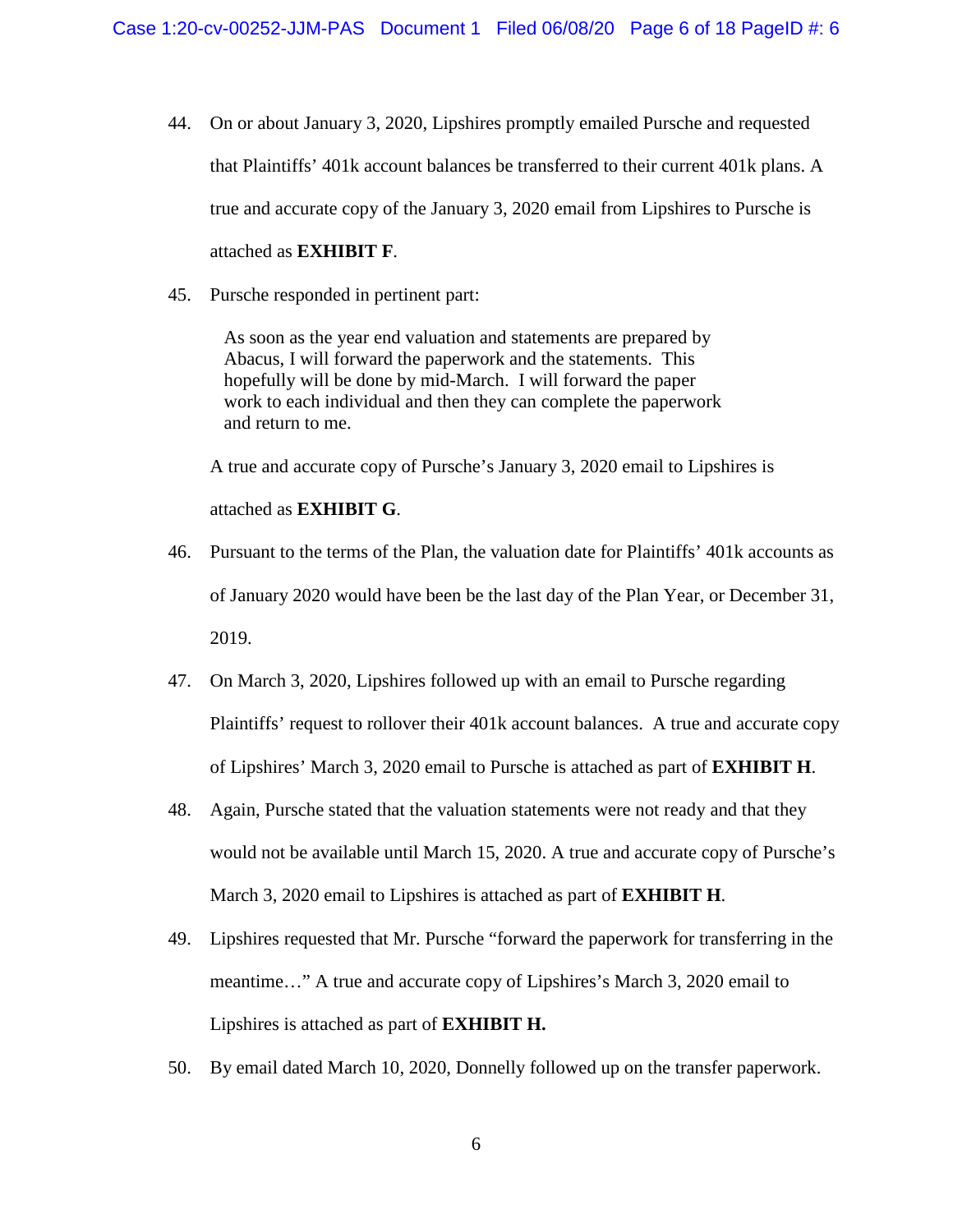- 51. When there was no response, Lipshires followed up again by email to Pursche dated March 12, 2020. He stated "Please forward us the paperwork so that we can prepare it. We would expect that you will have the valuations by tomorrow since the  $15<sup>th</sup>$  is over the weekend." A true and accurate copy of Lipshires' March 12, 2020 email to Pursche is attached as part of **EXHIBIT I**.
- 52. When Lipshires received an automatic response from Pursche indicating that he was on vacation, Lipshires reached out to Jamie Cruz, the office manager at Behan Bros. He asked Jamie to "please forward to us the required transfer paperwork as well as the Abacus statements for Anselmo, Sara and me…" A true and accurate copy of Lipshires' March 12, 2020 email to Jamie Cruz is attached as part of **EXHIBIT I**.
- 53. Jamie Cruz responded: "John [Pursche] is currently away on vacation. We haven't received the statements from Abacus yet, and will send them when we do. John can get the transfer paperwork over to you when he returns." A true and accurate copy of Cruz's March 12, 2020 email to Pursche is attached as part of **EXHIBIT I**.
- 54. Lipshires responded by email dated as follows:

Jamie I appreciate that John is away but that should not be a roadblock to forwarding the paperwork required to complete to make the final transfer…

A true and accurate copy Lipshires' March 12, 2020 email to Jamie Cruz is attached as part of **EXHIBIT I**.

55. Tish Behan, who works in Human Resources at Behan Bros. and is married to Michael Behan, responded by email later that day that "We are working on it." A true and accurate copy Tish Behan's' March 12, 2020 email to Lipshires is attached as part of **EXHIBIT I**.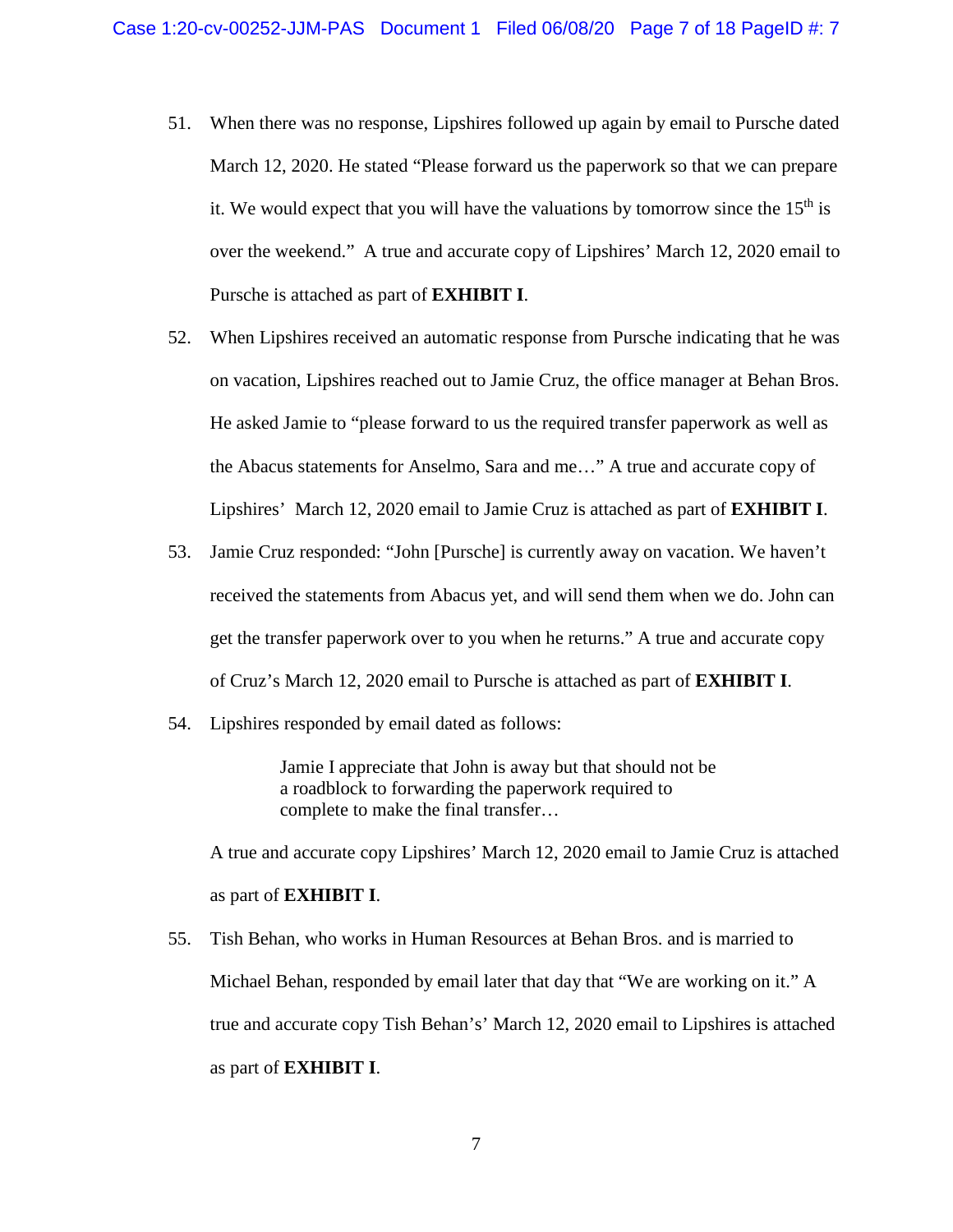- 56. Between January 2020 and mid-March, 2020, the COVID-19 crisis erupted, causing a sudden drop in the stock market.
- 57. The Plan finally responded to Lipshires' numerous requests by letter dated March 16, 2020.
- 58. Rather than providing the paperwork for distribution, Michael Behan, Trustee of the Plan, advised in a letter to participants that Behan Bros., at the recommendation of Abacus, the Plan would be implementing a Special Valuation Date as of April 30, 2020 (the "Special Valuation"). According to the letter, revised valuations pursuant to the Special Valuation would be issued 30 days later. A true and accurate copy of Michael Behan's March 16, 2020 letter to participants is attached as **EXHIBIT J**.
- 59. By memorandum dated March 25, 2020, Michael Behan provided Plaintiffs with their completed December 31, 2019 valuations. Behan noted, however, that "[I]t has come to our attention that we will be receiving distribution requests and due to the unprecedented and extraordinary change in the market valuation due to the Coronavirus pandemic, we have issued a Special Valuation Date." A true and accurate copy of Michael Behan's March 25, 2020 memorandum is attached as **EXHIBIT K**.
- 60. As a result of the unreasonable delay by the Plan and Behan Bros. in issuing the December 31, 2019 valuations, Plaintiffs were forced to wait until March 2020 to obtain their December 31, 2019 valuations.
- 61. When the December 31, 2019 valuations were finally issued at the end of March, the Trustees preemptively declared the Special Valuation and deprived Plaintiffs of

8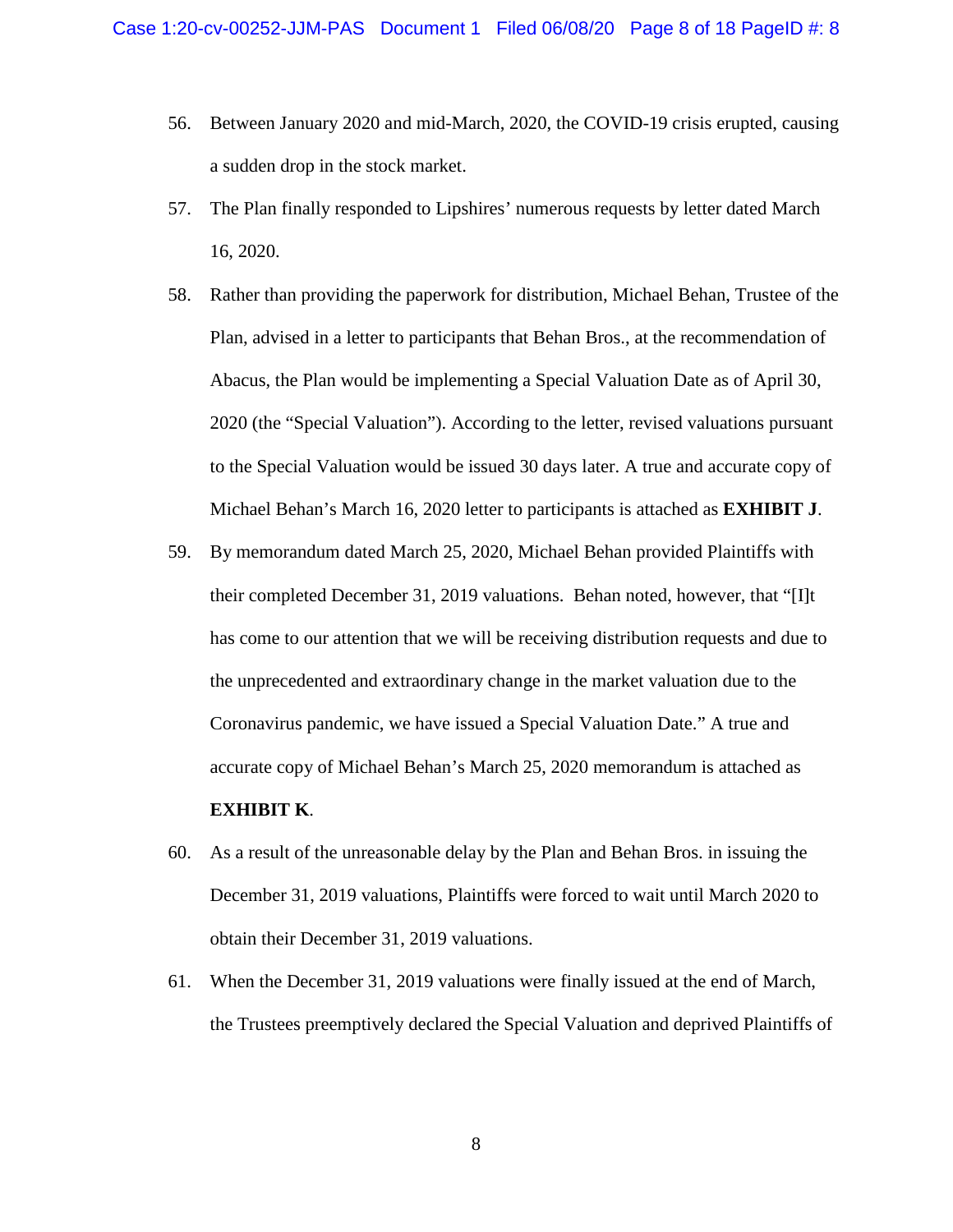any opportunity to have their 401k accounts distributed at their December 31, 2019 value.

- 62. Plaintiffs had no choice but to either treat the March 16, 2020 and March 25, 2020 communications from Michael Behan as either a denial of their request for their 401k account distributions valued as of December 31, 2019 or to proceed as if their request for their 401k account distributions had been "deemed denied" pursuant to ERISA.
- 63. By letter dated April 7, 2020, Plaintiffs appealed the Plan's decision to issue the Special Valuation. Plaintiffs explained their efforts to obtain their 401k account distributions based on their December 31, 2019 value beginning in January 2020. They demanded a distribution of their 401k accounts valued as of December 31, 2019, not April 30, 2020. A true and accurate copy of Plaintiffs' appeal letter is attached as **EXHIBIT L**.
- 64. By letter dated April 22, 2020 from Michael Behan, the Plan denied Plaintiffs' appeal. A true and accurate copy of the April 22, 2020 denial letter from the Plan is attached as **EXHIBIT M**.
- 65. In his letter, Michael Behan states "I was aware in January 2020 that Claimants wished to distribute their 401k balances to a new 401k Plan."
- 66. He further states that "a distribution from the Plan is not administratively feasible until year end account valuations have been provided" and that Abacus did not provide those valuations until March 24, 2020.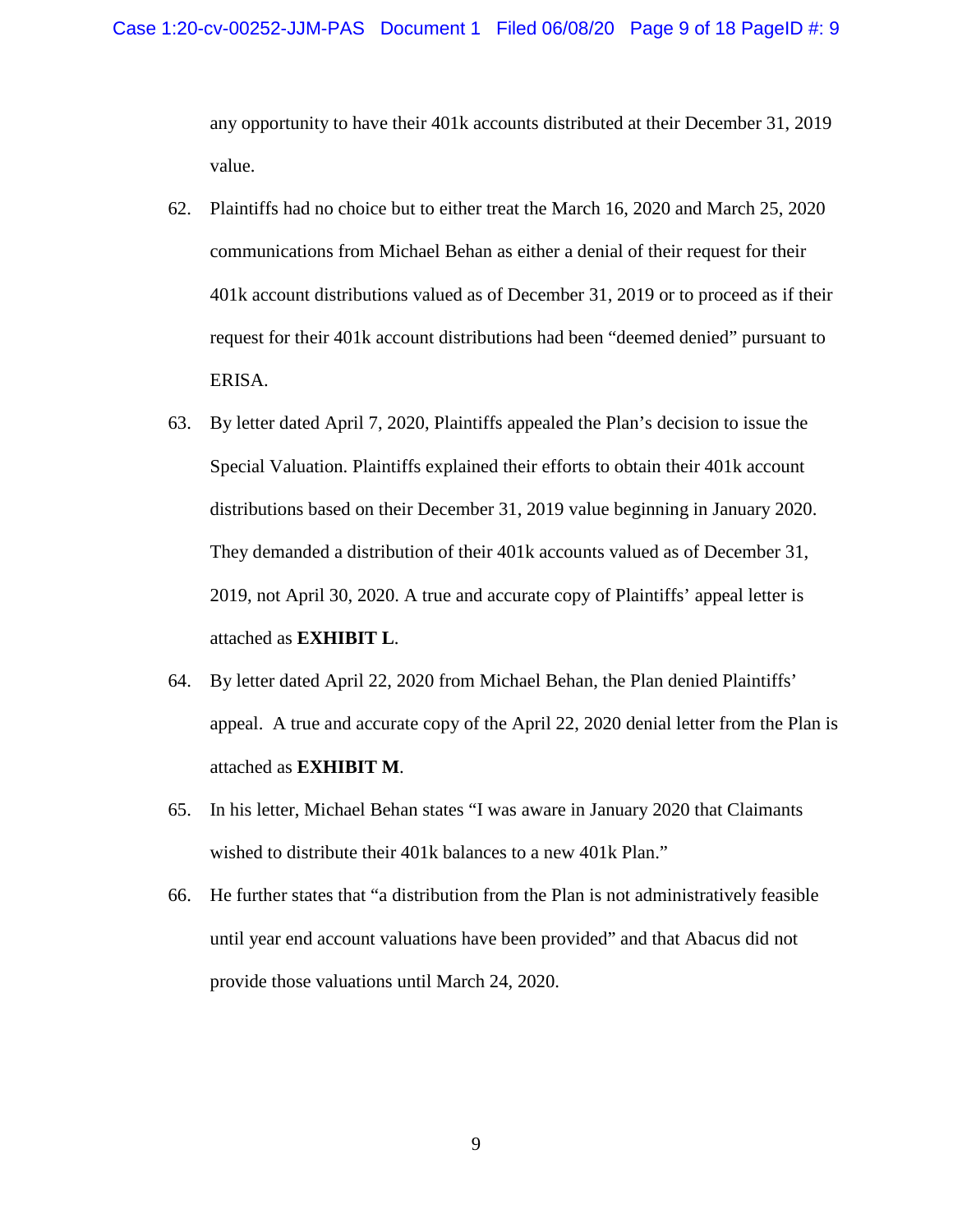- 67. He further states that the Plan Administrator determined that in the interest of the Plan participants, a Special Valuation Date should be declared in order to recognize the "recent market changes and treat all participants equitably."
- 68. The denial letter further indicates that "The Plan will proceed with the Special Valuation Date of April 30, 2020 and value the Claimants' accounts according to that valuation."
- 69. Plaintiffs have exhausted their administrative remedies under the Plan.
- 70. As of April 30, 2020, the Dow Jones Industrial Average had dropped 14% while the S&P 500 had dropped 9%.
- 71. By letter dated May 13, 2020, the Plan informed Lipshires that pursuant to the Special Valuation, his 401k account distribution would be \$269,257.65.
- 72. The December 31, 2019 value of his 401k account was \$293,715.94.
- 73. The Special Valuation has caused a \$24,458.29 decrease in Lipshires' 401k account distribution.
- 74. By letter dated May 13, 2020, the Plan informed Donnelly that pursuant to the Special Valuation, her 401k account distribution would be \$244,053.47.
- 75. The December 31, 2019 value of her 401k account was \$266,222.32.
- 76. The Special Valuation caused a \$22,168.85 decrease in Donnelly's 401k account distribution.
- 77. By letter dated May 13, 2020, the Plan informed Toni that pursuant to the Special Valuation, his 401k account distribution would be \$92,119.01.
- 78. The December 31, 2019 value of Toni's 401k account was \$84,448.09.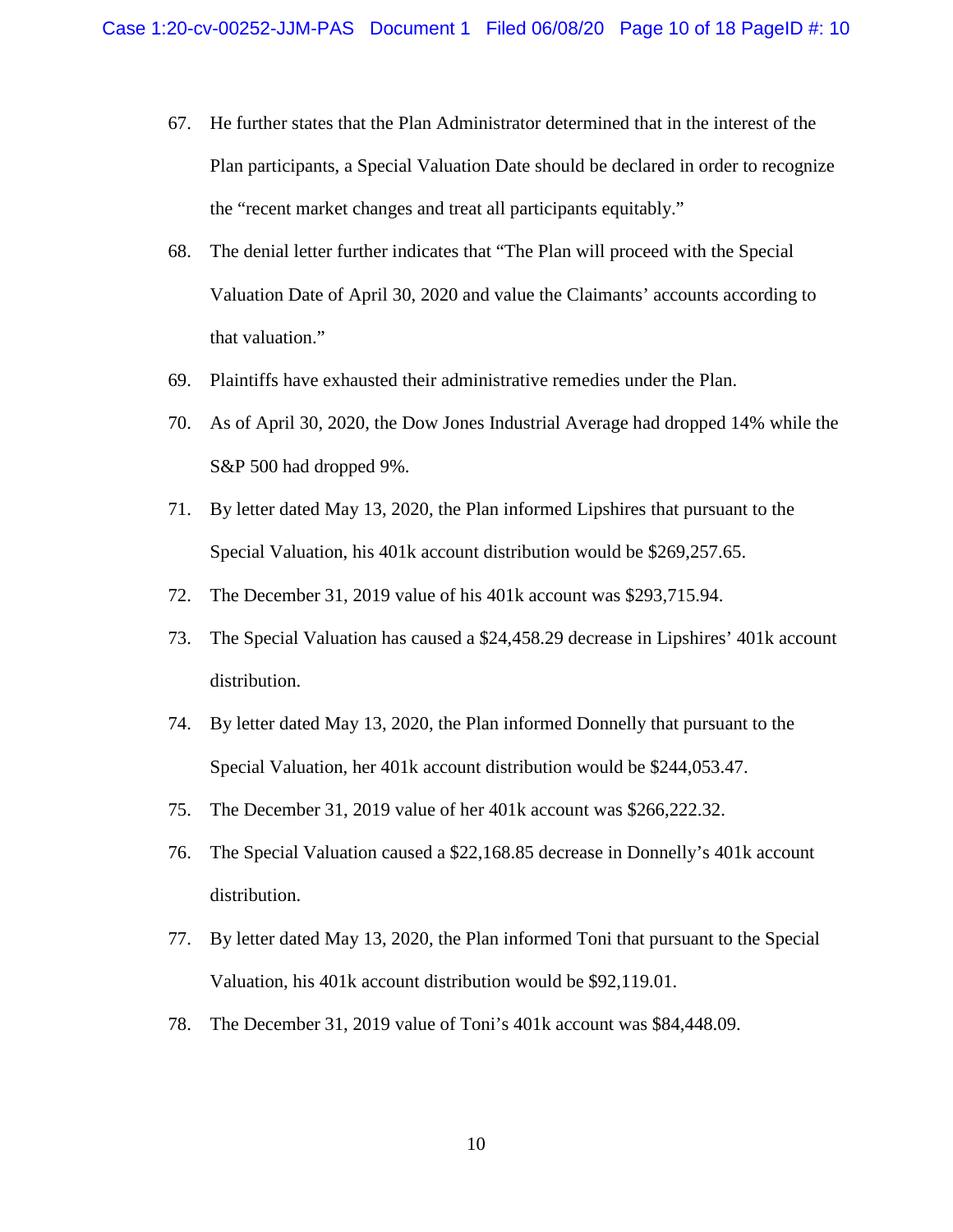- 79. The Special Valuation caused a \$7,670.92 decrease in Toni's 401k account distribution.
- 80. On May 26, 2020, Lipshires, Donnelly and Toni requested their 401k account distributions valued as of April 30, 2020 without prejudice or waiver of their rights to seek additional amounts owed pursuant to the terms of the Plan.
- 81. On or about June 3, 2020, the Plan sent Plaintiffs their 401k account distributions valued as of April 30, 2020.

#### **COUNT I**

# **WRONGFUL DENIAL OF BENEFITS PURSUANT TO 29 U.S.C. § 1132(A)(1)(3) AGAINST DEFENDANTS THE PLAN AND BEHAN BROS.**

- 82. Plaintiffs incorporate and reallege the previous paragraphs as if set forth fully herein.
- 83. Plaintiffs requested their rollover paperwork so that they could effectuate their 401k account distributions in January 2020.
- 84. The Plan advised Plaintiffs that they would have to wait until March 2020 to request their 401k account distributions because the December 31, 2019 valuations would not be completed by Abacus until then.
- 85. Plaintiffs requested numerous times that, at a minimum, the requisite distribution forms be provided to them in advance of the issuance of the December 31, 2019 valuations.
- 86. The Plan unreasonably refused to provide the distribution forms to Plaintiffs.
- 87. The Plan and Behan Bros. had a fiduciary duty to timely issue year end valuations to participants, including Plaintiffs.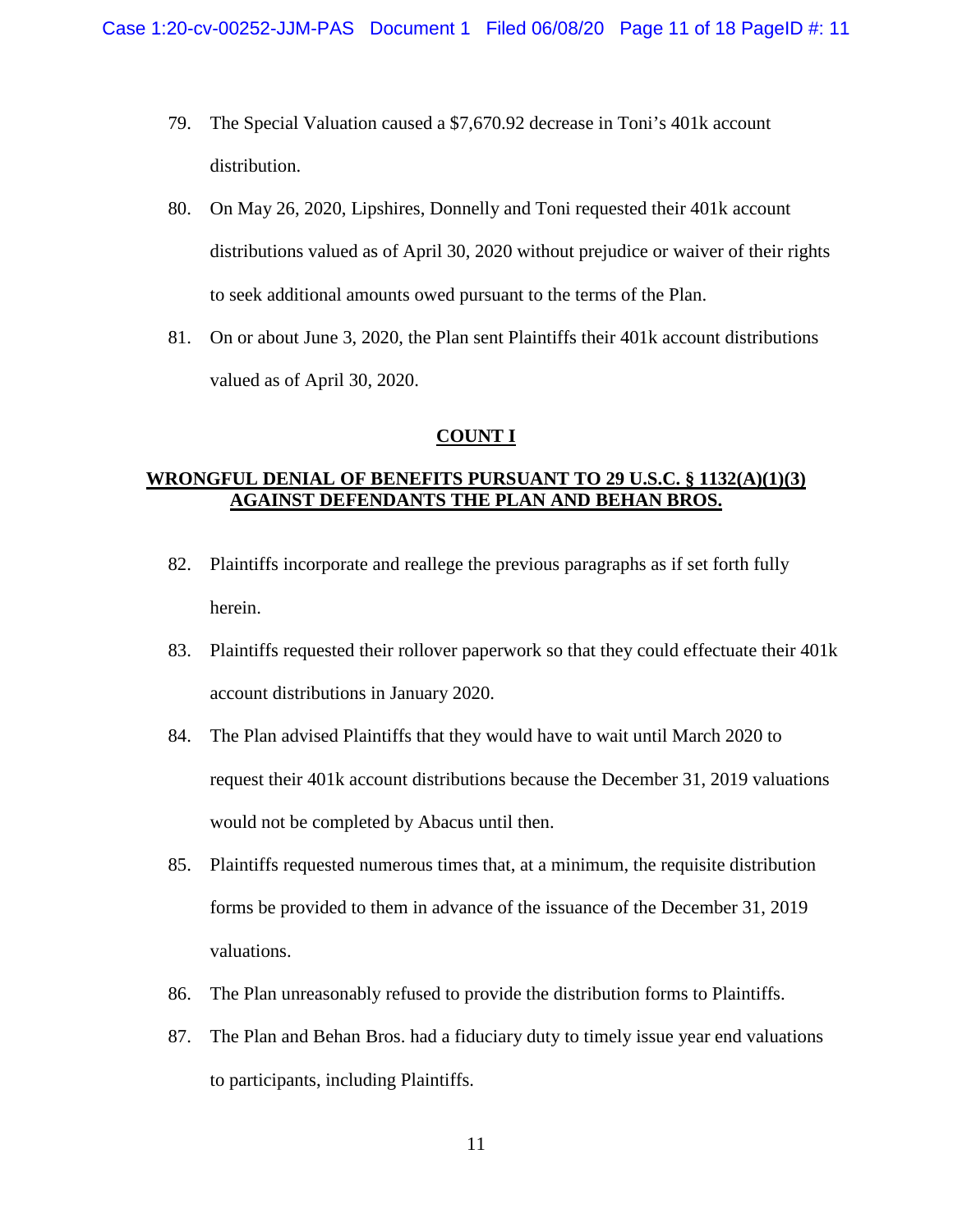- 88. The Plan and Behan Bros. did not produce the December 31, 2019 valuations until March 24, 2020.
- 89. The Plan and Behan Bros. unreasonably delayed the issuance of the December 31, 2019 valuations and payment of Plaintiffs' 401k account distributions.
- 90. Then, before the December 31, 2019 valuations were even issued and before Plaintiffs were even given their distribution forms, the Plan preemptively declared a Special Valuation and applied it to reduce Plaintiffs' 401k account distributions.
- 91. As a result of unreasonable delay by the Plan and Behan Bros. in issuing the December 31, 2019 valuations, Plaintiffs have suffered losses to their 401k accounts as a result of the coronavirus pandemic and have now been unfairly subjected to the Special Valuation.
- 92. As a result of the April 30, 2020 Special Valuation, Lipshires' 401k account distribution decreased by \$24,458.00.
- 93. As a result of the April 30, 2020 Special Valuation, Donnelly's 401k account distribution decreased by \$22,168.85.
- 94. As a result of the April 30, 2020 Special Valuation, Toni's 401k account distribution has decreased by \$7670.92.
- 95. It was administratively feasible for the Plan and Behan Bros. to issue the December 31, 2020 valuations within 30 days of December 31, 2019.
- 96. In issuing notice of the Special Valuation, the Plan and Behan Bros. advised that they would issue the Special Valuation to participants within 30 days.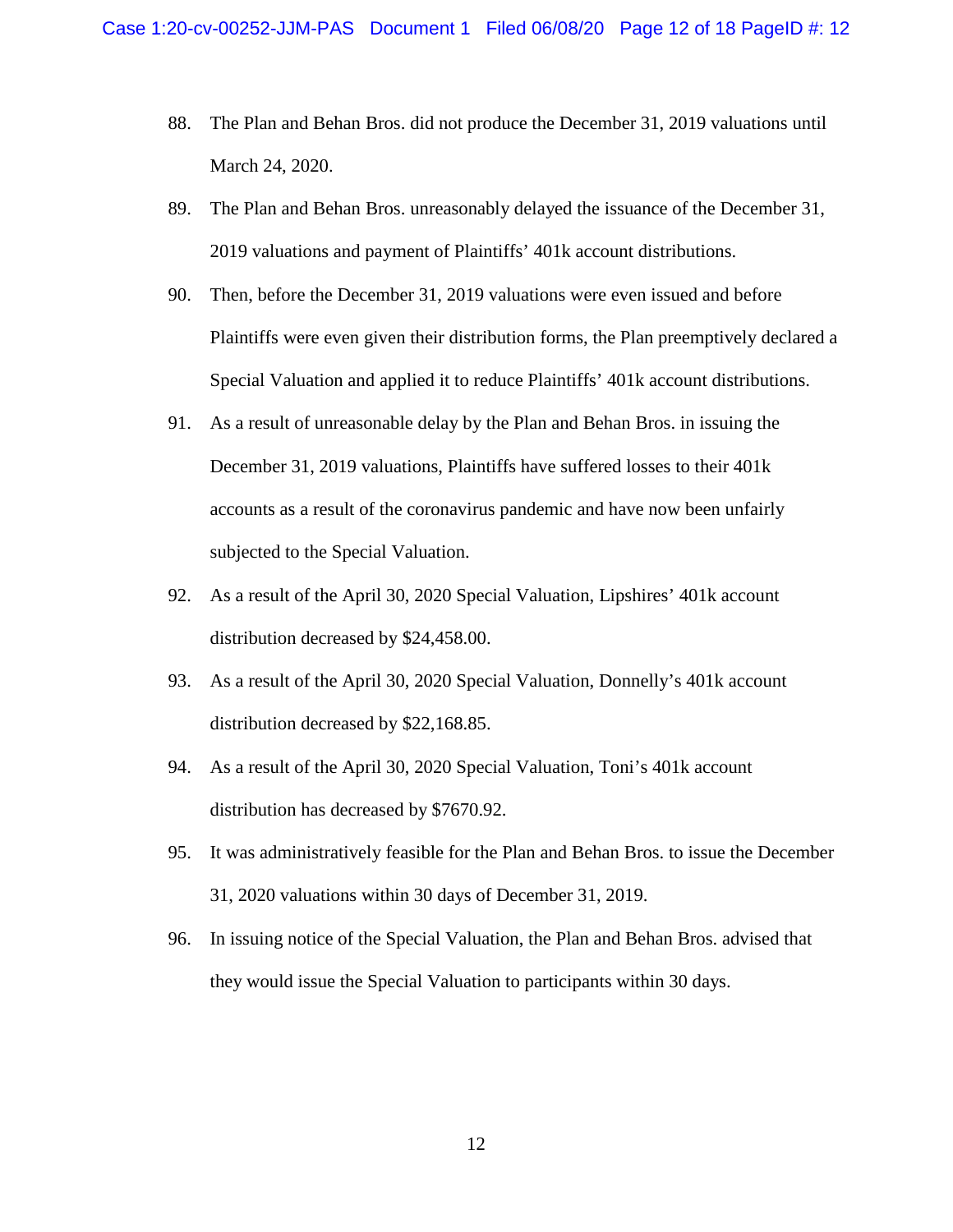- 97. In fact, the Plan and Behan Bros. were able to issue the Special Valuation within thirteen days of April 30, 2020. This is in stark contrast to the year end valuations, which for some inexplicable reason took almost three months to be issued.
- 98. It was thus administratively feasible for the Plan and Behan Bros. to promptly issue the December 31, 2019 valuations to Plaintiffs and to distribute to Plaintiffs their 401k accounts in January 2020 at their December 31, 2019 values.
- 99. The delay in providing the valuations and the resulting delay in distributing Plaintiffs' 401k accounts was unreasonable, unfair, arbitrary, capricious and in violation of the terms of the Plan.
- 100. The Plan and Behan Bros. are subjecting Plaintiffs' distributions to the Special Valuation notwithstanding the fact that, according to Pursche, the last day of the prior Plan Year is the date by which "*all distributions*" have been valued for "*all participants* that have terminated employment."
- 101. The Plan and Behan Bros. have unreasonably, arbitrarily and capriciously applied the Special Valuation to Plaintiffs' distributions in violation of the terms of the Plan.
- 102. The Plan and Behan Bros. have unreasonably, arbitrarily and capriciously prevented Plaintiffs from obtaining the full value of their December 31, 2019 401k account distributions in violation of the terms of the Plan.
- 103. Plaintiffs are entitled to the December 31, 2019 value of their 401k accounts pursuant to the terms of the Plan.
- 104. Behan Bros., as Plan Administrator, is a fiduciary pursuant to 29 U.S.C. §  $1002(21)(A)$ .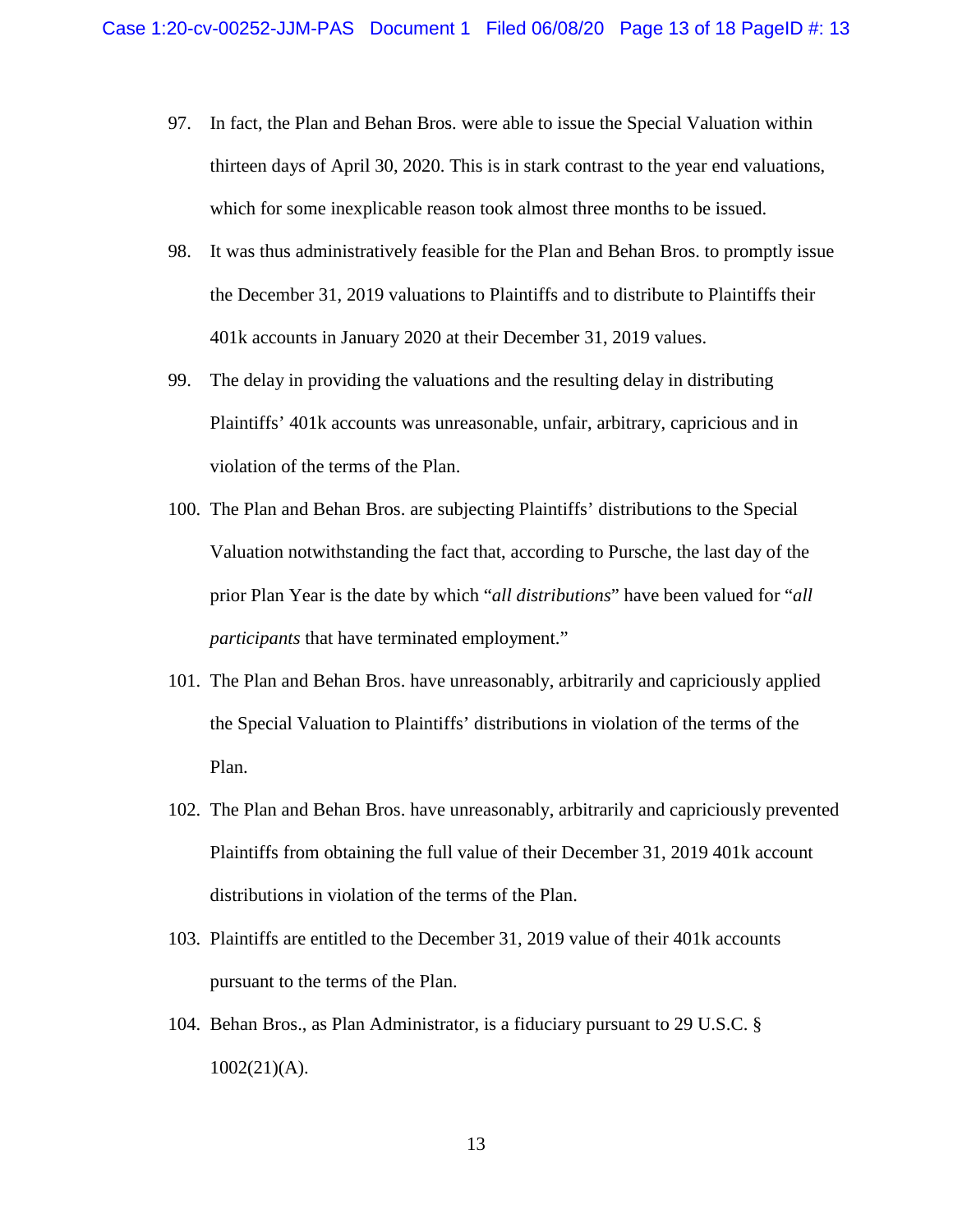- 105. Behan Bros. has an actual conflict of interest in that it adjudicates claims under the Plan and also pays benefits pursuant to the Plan.
- 106. Plaintiffs' 401k accounts represent a substantial portion of the assets of the Trust Fund under the Plan.
- 107. It is in Behan Bros.' financial interest to minimize the amount of Trust assets distributed to Plaintiffs from the pooled Trust Fund.
- 108. The Special Valuation was improperly motivated by Behan Bros. financial selfinterest.
- 109. Behan Bros. is using the coronavirus pandemic as a pretext to reduce Plaintiffs' distributions and to preserve Trust Fund assets.
- 110. In light of Behan Bros.' direct conflict of interest, its decision to deny Plaintiffs the December 31, 2019 value of their 401k accounts should be subject to a *de novo* standard of review.
- 111. The decision to deny Plaintiffs the December 31, 2019 value of their 401ks was incorrect, unreasonable, arbitrary and capricious and in violation of the terms of the Plan.
- 112. As a result of the unreasonable, arbitrary and capricious conduct of the Plan and Behan Bros., Plaintiffs have been damaged.
- 113. Pursuant to 29 U.S.C. 1132(a)(1)(b), Plaintiffs are entitled to distribution of their 401k accounts valued as of December 31, 2019.

#### **COUNT II**

# **BREACH OF FIDUCIARY DUTY PURSUANT TO 29 U.S.C. § 1132(A)(3) AGAINST TRUSTEE DEFENDANTS MICHAEL BEHAN AND WILLIAM BEHAN**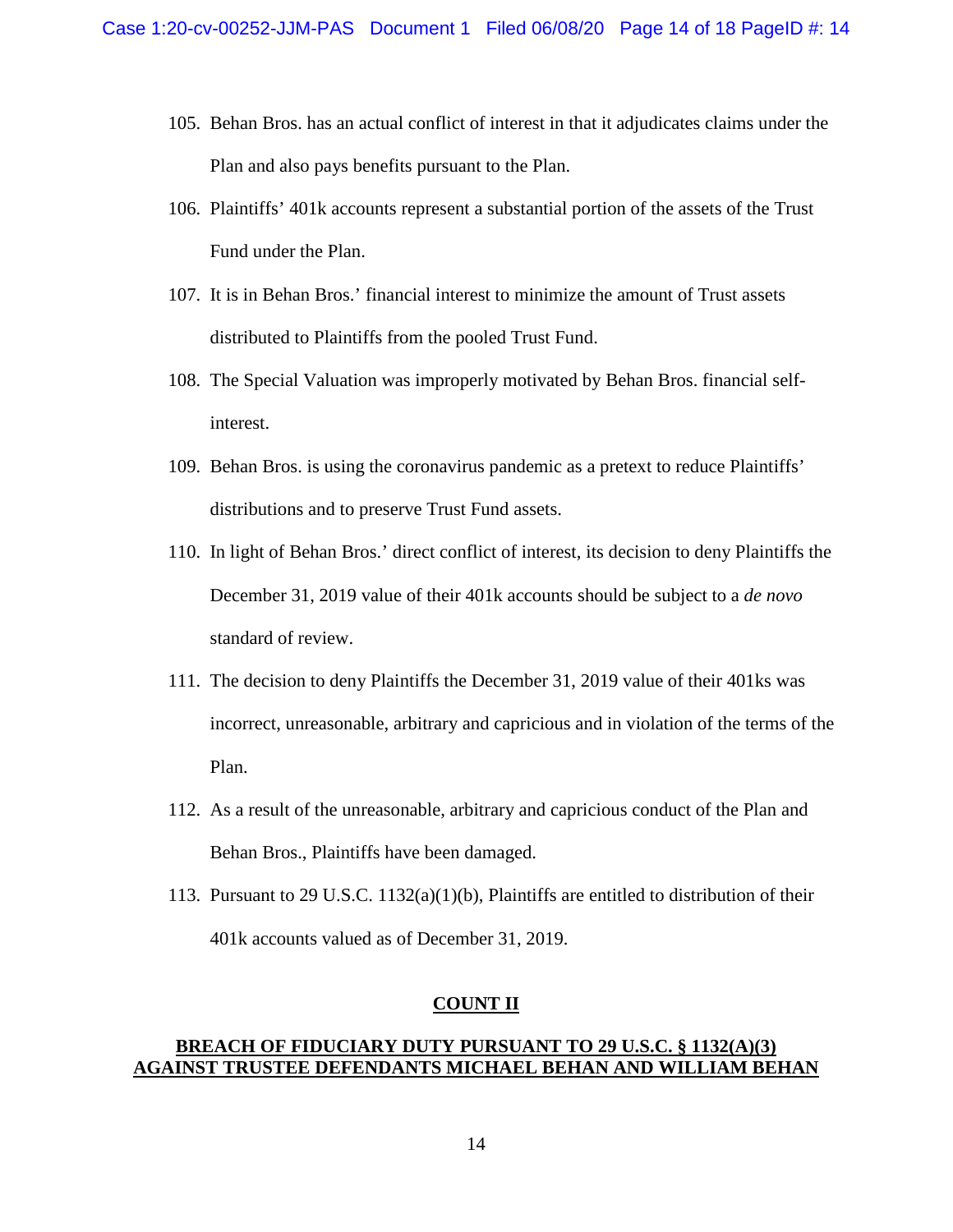- 114. Plaintiffs incorporate and reallege the previous paragraphs as if set forth fully herein.
- 115. The Trustees are fiduciaries of the Plan and owe a fiduciary duty to Plaintiffs.
- 116. Plaintiffs' 401k accounts represent a substantial portion of the assets of the Trust Fund under the Plan.
- 117. As fiduciaries of the Plan, particularly where the Trust Fund assets are pooled, the Trustees are required pursuant to 29 U.S.C.  $\S 1104(a)(1)$  to discharge their duties with respect to the Plan solely in the interest of the participants and beneficiaries.
- 118. Upon information and belief, the Trustees are participants in the Plan.
- 119. Upon information and belief, at least seven members of the Behan family are also participants in the Plan.
- 120. The Trustees have a conflict of interest in that they are participants in the Plan and are, therefore, financially motivated to maximize their own 401k accounts as well as those of their family members.
- 121. In March 2019, when Lipshires inquired about a special valuation that would increase the distribution to Plaintiffs, he was told it could not be accomplished. He was advised by the Plan that that if the market was up at a later date, he could wait to take his 401k account distribution.
- 122. In reliance on these representations, Plaintiffs opted to wait until the December 31, 2019--the next valuation date when the market was up--to request their 401k distributions.
- 123. On January 3, 2020, Lipshires promptly requested the distribution forms on behalf of all Plaintiffs.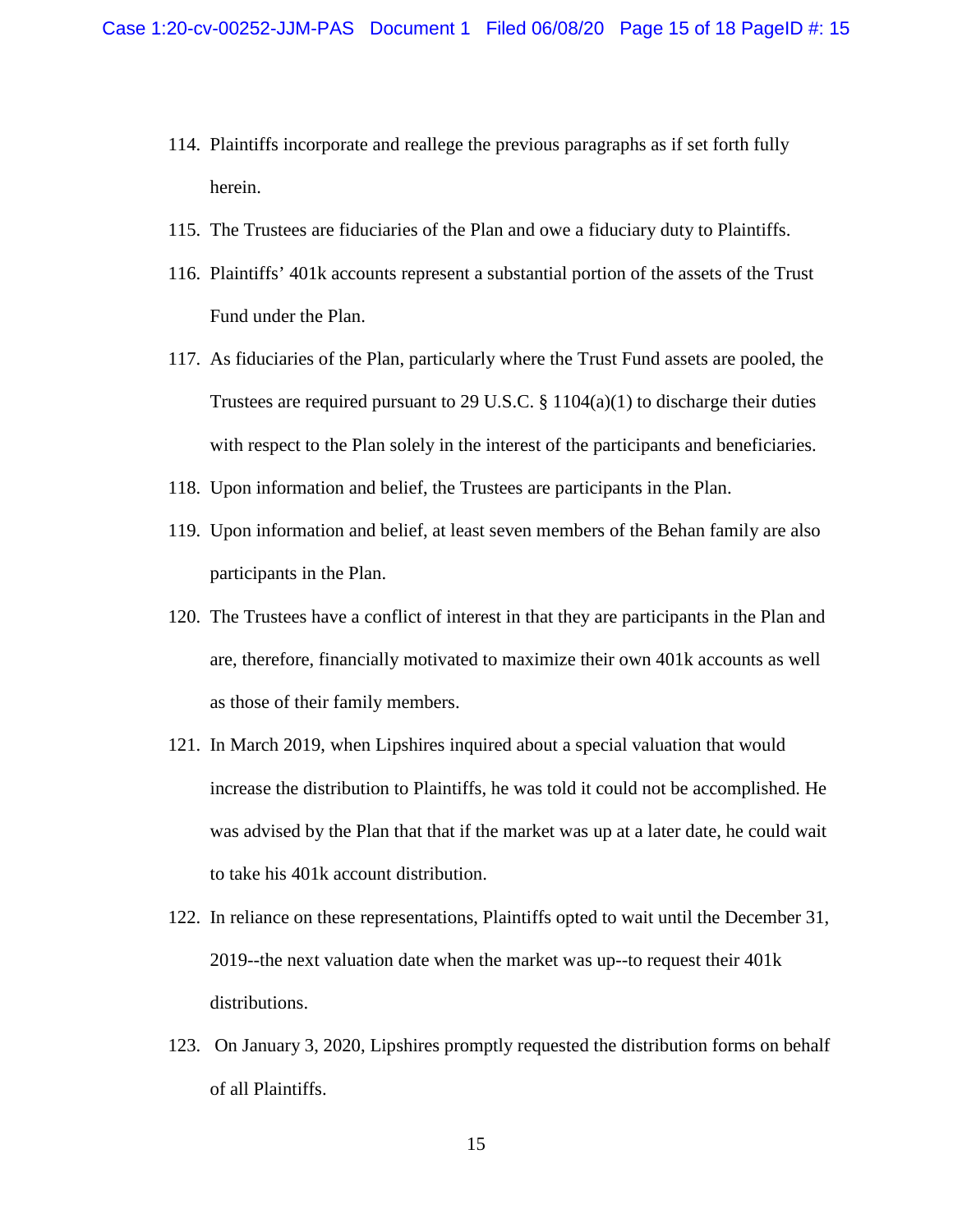- 124. As such, the Trustees were on notice that Plaintiffs were seeking distributions of their 401k accounts as early as January 3, 2020.
- 125. On January 3, 2020, Plaintiffs' 401k account distributions would have been valued as of December 31, 2019.
- 126. The Trustees have breached their fiduciary duties by unreasonably delaying in providing the requisite forms and December 31, 2019 valuations to Plaintiffs.
- 127. The Trustees have breached their fiduciary duties to Plaintiffs by preemptively declaring a Special Valuation before the December 31, 2019 valuations were even issued to Plaintiffs and depriving them of any opportunity to recover the December 31, 2019 value of their 401k accounts.
- 128. The Trustees have further breached their fiduciary duties by arbitrarily employing the special valuation mechanism to serve their individual financial interests.
- 129. Plaintiffs' shares of the pooled Trust Fund comprise a significant portion of the Trust Fund's assets.
- 130. In March 2019, when the market was up 15% over December 31, 2018, the Trustees did not issue a Special Valuation, presumably because it did not serve the Trustees' financial interests to distribute a higher value of trust assets to Plaintiffs.
- 131. In 2020, however, with the Dow Jones Industrial Average down 14% and the S&P 500 is down 9%, the Trustees are using the special valuation because of "market volatility."
- 132. The market fluctuation between December 2018 and March 2019, however, was greater than the current 14% market fluctuation, yet the Trustees refused to issue a special valuation in March 2019.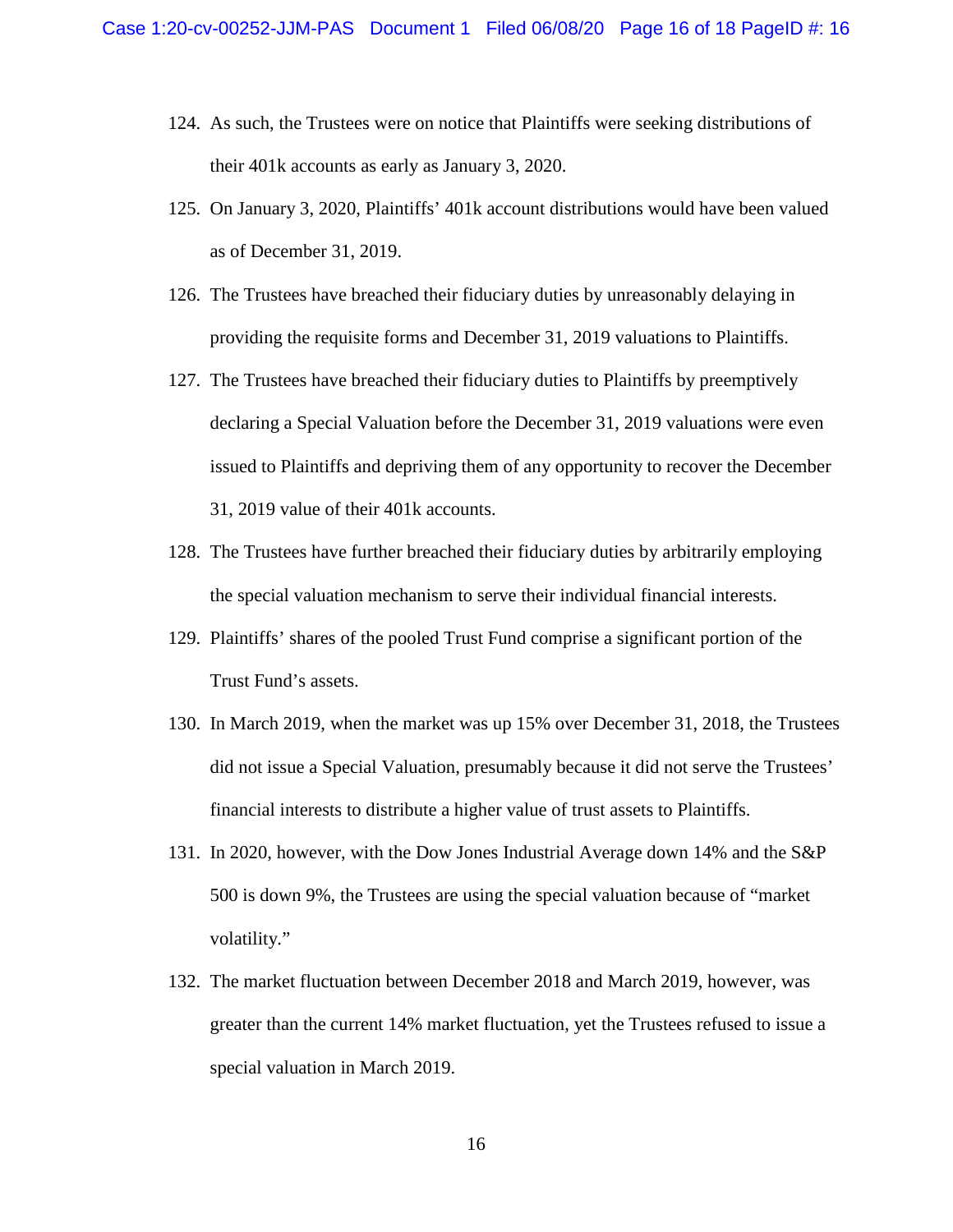- 133. The Trustees are now using the Special Valuation to avoid distributing to Plaintiffs the full value of their 401k accounts as of December 31, 2019.
- 134. The Special Valuation, as expressly stated in Michael Behan's March 25, 2020 memorandum was motivated in part by Plaintiffs' requests for distributions. See **EXHIBIT K**.
- 135. In declaring the Special Valuation, the Trustees sought to protect the value of their own 401k accounts and those of their family members.
- 136. In declaring the Special Valuation, the Trustees operated under a direct conflict of interest. It is in their individual financial interests to reduce Plaintiffs' 401k account distributions, to preserve funds in the Trust Funds for themselves, and to minimize the loss in value to their individual accounts.
- 137. As a result of the Trustees' breaches of fiduciary duties, Plaintiffs' have been damaged.
- 138. Pursuant to 29 U.S.C. § 1132(a)(3), Plaintiffs seek equitable restitution of the loss in value to their accounts caused by the Trustees' breaches of their fiduciary duties.

WHEREFORE, Plaintiffs Jeffrey Lipshires, Sara Donnelly and Anselmo Toni request

that the Court enter judgment in their favor against Defendants and award attorney's fees, costs

and such further relief as may be reasonable in the circumstances.

# **THE PLAINTIFF DESIGNATES CATHERINE A. SHAGHALIAN #6883 AS TRIAL COUNSEL.**